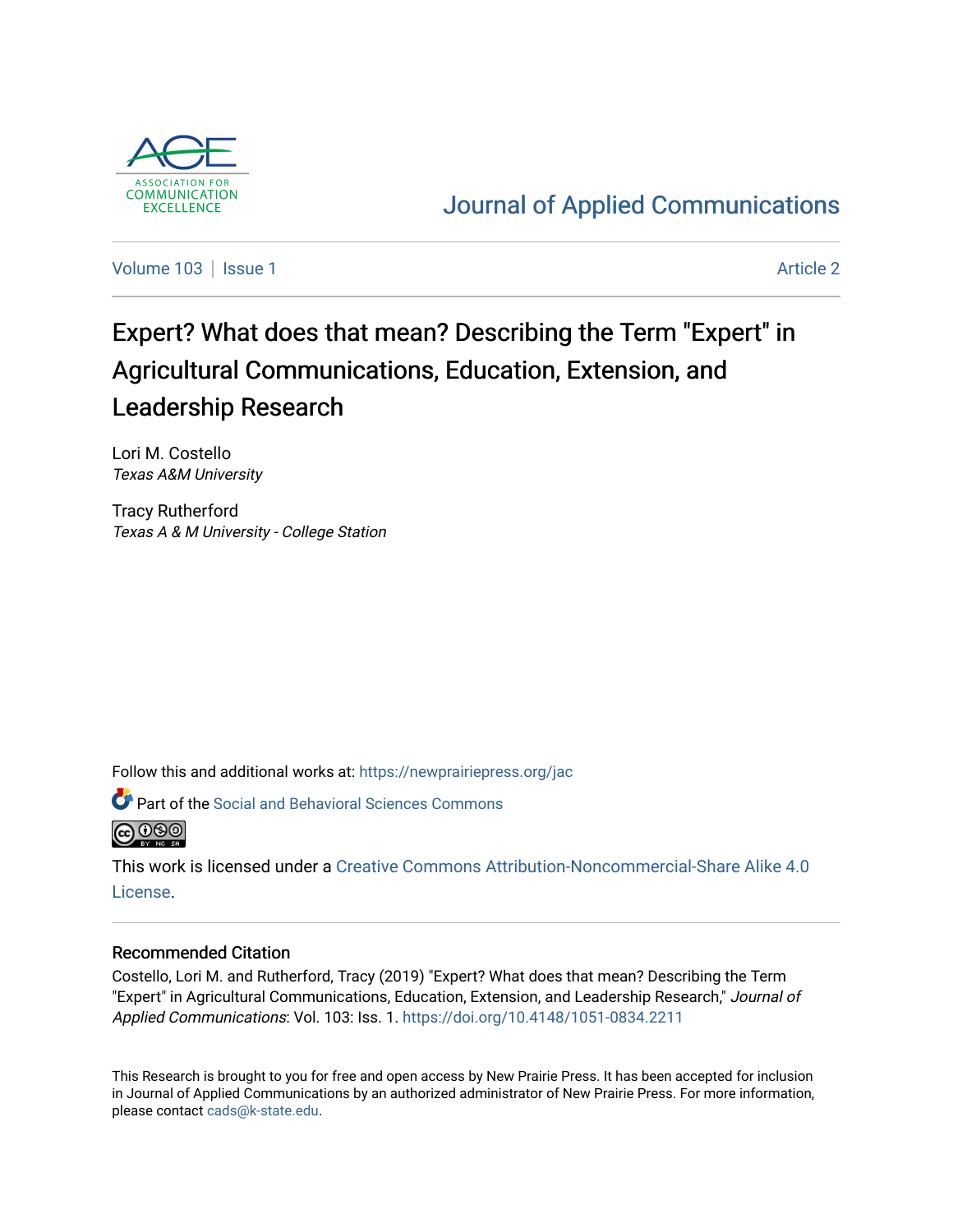## Expert? What does that mean? Describing the Term "Expert" in Agricultural Communications, Education, Extension, and Leadership Research

## Abstract

Expertise is dynamic, domain specific, and characterized according to an individual's level of knowledge, experience, and problem-solving ability. Having expertise in the phenomenon under investigation can be used as an indicator of an individual's aptitude to effectively serve as a coder in a content analysis or as panelist in a Delphi study. The purpose of this study was to assess 10 years of scholarship published in the premier journals of agricultural education and describe the ways researchers in agricultural communications, education, extension, and leadership disciplines who use content analysis and Delphi study methods are describing the qualifications of the people serving as expert coders and panelists. The study findings revealed the majority of researchers publishing in the premier agricultural education journals are not describing the qualifications used in selecting coders or the credentials the coders possess that would make them qualified to code the data in a content analysis. Furthermore, researchers were inconsistent citing literature that supported their selection of content analysis coders and citing literature to support a decision to describe or not to describe coders' qualifications. However, a description of Delphi study panelists' qualifications and citations to support why panelists were selected in a Delphi study were present in all of the Delphi studies analyzed over the 10-year period. Based on these findings, it was concluded that ACEEL researchers should include a description of coder credentials to enhance the consistency, transparency, replicability, rigor, and integrity of ACEEL research. Editors and research professionals who perform journal article reviews for the premier agricultural education journals are encouraged to note the exclusion of a description of content analysis coders' credentials as part of the peer review process.

## Keywords

expert, expertise, content analysis, Delphi study, qualitative description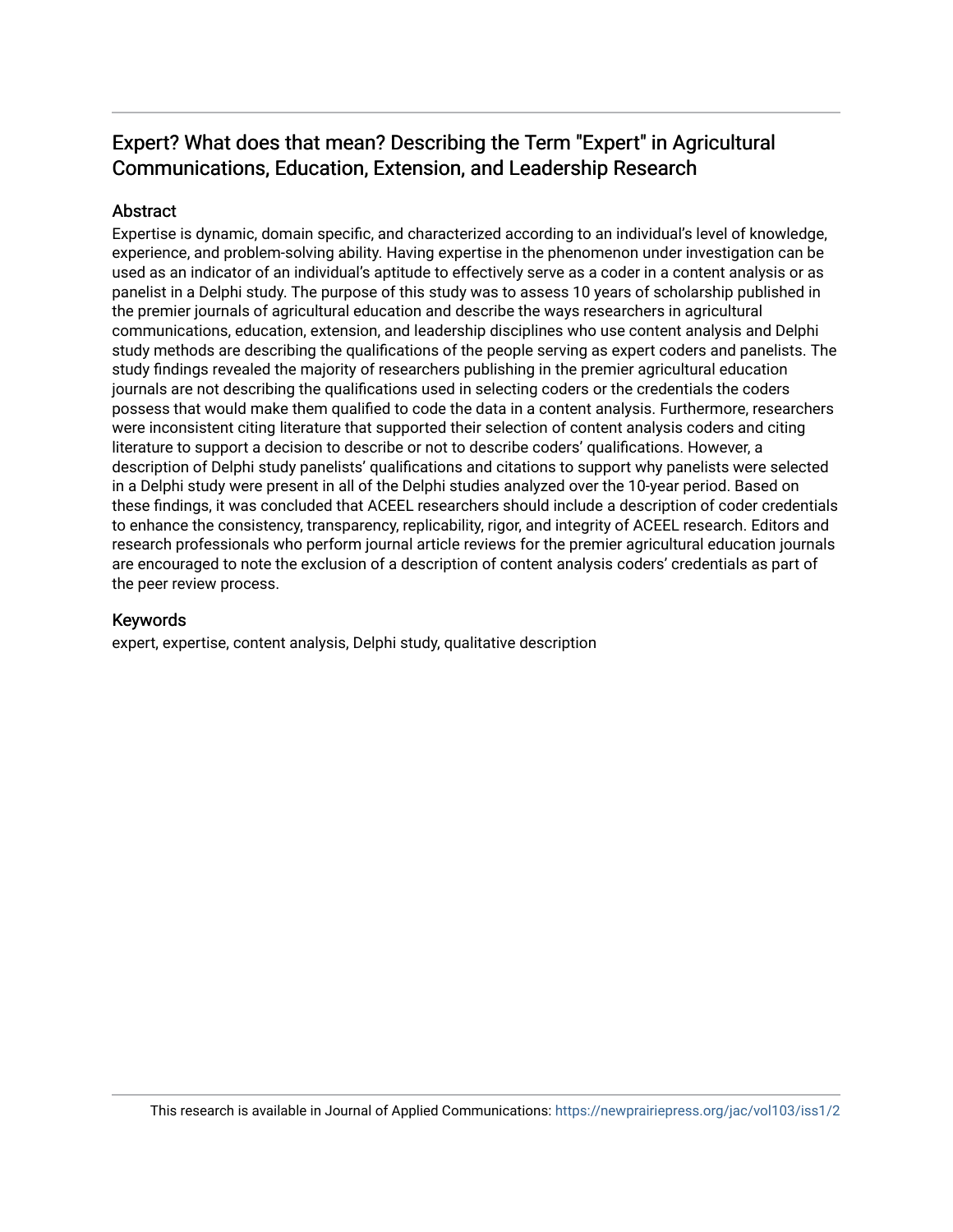#### **Introduction**

The *American Association for Agricultural Education National Research Agenda* (Roberts, Harder, & Brashears, 2016) is a guide for researchers in agricultural communications, education, extension, and leadership disciplines. It was created as a guide to assist ACEEL researchers address the complex problems that exist in agriculture. As such, ACEEL researchers are encouraged to design "high quality applied research" (Roberts et al., 2016, p. 7) programs with seven priorities in mind: public and policy maker understanding of agriculture and natural resources; new technologies, practices, and products adoption decisions; sufficient scientific and professional workforce that addresses the challenges of the  $21<sup>st</sup>$  century; meaningful, engaged learning in all environments; efficient and effective agricultural education programs; vibrant, resilient communities; and addressing complex problems. In the spirit of conducting "high quality applied research" (Roberts et al., p. 7), researchers in ACEEL disciplines should not only address the research priorities outlined in the agenda, but they should also address the ways in which social science research studies are conducted. Ensuring consistency, transparency, replicability, rigor, and integrity in social science research studies in ACEEL disciplines is a research priority not explicitly stated in the agenda, but arguably implicit to all studies. A research method is a systematic plan for conducting research, which can be quantitative or qualitative in nature (Bryman, 2012). Fraenkel, Wallen, and Hyun (2012) said a research method is a way of "testing ideas in the public arena" (p. 5), so it stands to reason consistency, transparency, replicability, rigor, and integrity rests in researchers' diligent adherence to the parameters of the chosen research method, and would therefore be a standard by which "high quality applied research" (Roberts et al., 2016, p. 7) is evaluated.

#### **Content Analysis and Delphi Study Methods**

There are many research methods at ACEEL researchers' disposal (e.g., causalcomparative, case study, experiment). Content analyses and studies using the Delphi method are widely used for researching phenomenon that cannot be directly tested or observed and for which consensus or agreement is necessary. In content analysis, the data from the communication (e.g., newspaper article, students' written reflections) are analyzed by coders, either the researchers themselves or people retained by the research team, who have been trained to follow an explicit set of instructions (e.g., codebook). Clear coding instructions ensure each coder is following the same processes and criteria to achieve an acceptable level of agreement (Bryman, 2012). Similarly, the primary objective of the Delphi method is to build consensus and consistency of opinion from a panel of experts regarding an area of interest or inquiry (Hasson, Keeney & McKenna, 2000; Winzenried, 1997; Yang, 2003). The Delphi method is based on multiple rounds of questions used to gather responses with the ultimate purpose to combine the responses into "one useful statement" (Saucier, McKim, & Tummons, 2012, p. 139). In both research methods, external reliability may be established, in part, on the expertise of the coders and panelists (Dalkey, 1969; Krippendorff, 2013; Linstone & Turoff, 1975). Expert coders and panelists are individuals who are chosen because they have specific backgrounds (e.g., educational, cultural) and possess professional proficiency, knowledge, experience, and/or familiarity with the phenomenon under investigation.

The term "expert" is defined by Merriam-Webster (2017) as individuals "having, involving, or displaying special skill or knowledge derived from training or experience." Dalkey (1969), who originated the Delphi method, asserted at least 11 people were required to serve on the expert panel in a Delphi study to establish an acceptable level of external reliability. External reliability refers to the extent to which a study can be replicated with similar results to a preceding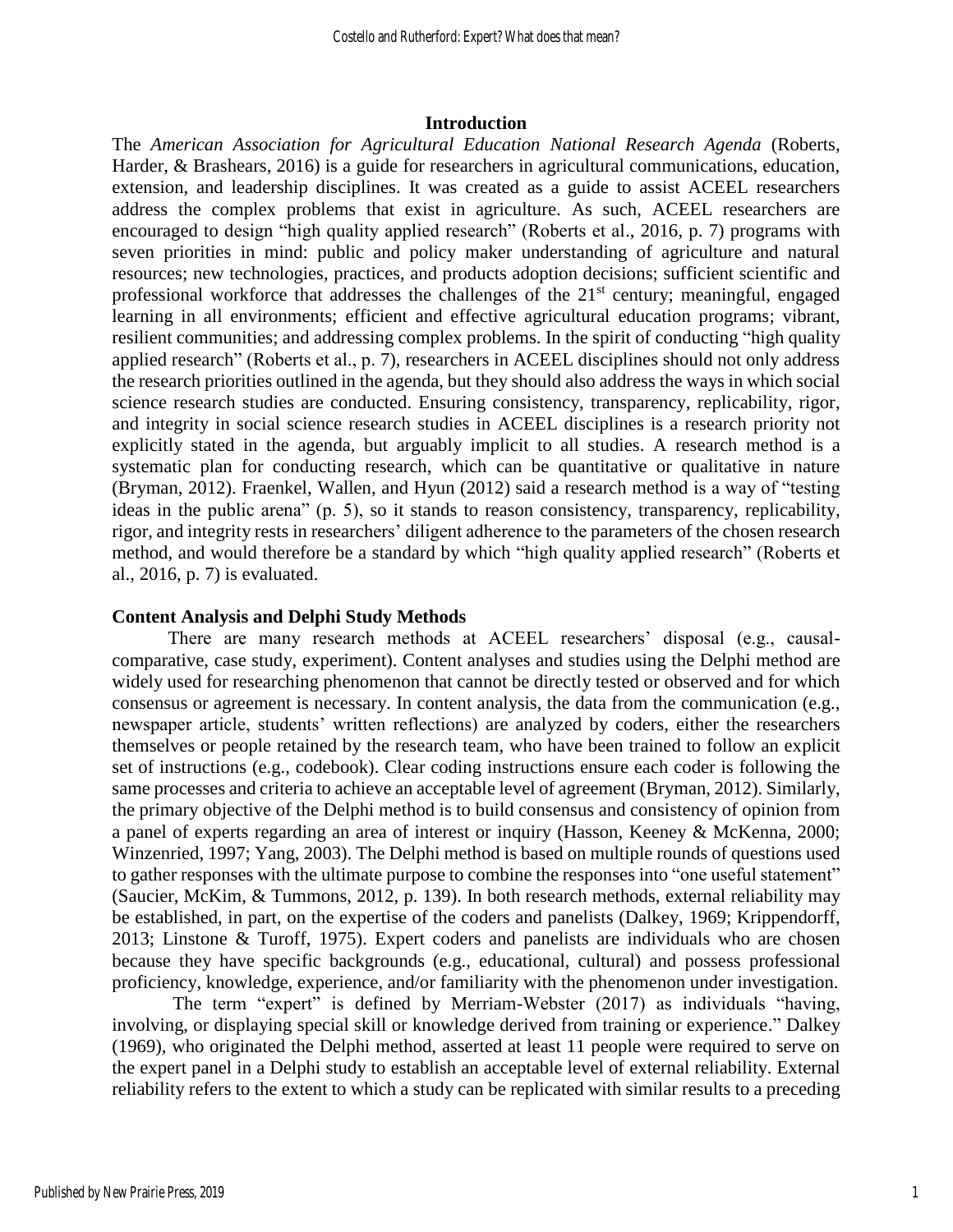study (Bryman, 2012). For external reliability to be satisfied, procedures from the preceding study must be followed as closely as possible in the succeeding study, which is why debate exists on whether individuals serving as coders in a content analysis need to be experts. Krippendorff (2013), a leading developer of various content analysis techniques, emphasized the value coders with expert knowledge and experience bring to content analysis. Krippendorff (2013) also encouraged analysts to clearly describe why coders' were selected so that future research teams could select coders with experiences and backgrounds similar to those of the original research (Krippendorff, 2013). Additionally, Krippendorff (2013) recommended researchers select coders who have high cognitive abilities, high familiarity with the phenomenon of interest, and who are accessible in the general population. Potter and Levine-Donnerstein (1999) said the expert standard of coders should be driven by the type of content being examined (e.g., manifest, latent, projective). In cases where the content is projective—that which relies on coder's to access their pre-existing mental schema to make interpretations and judgements of the meaning of the content—coders who have expertise or a higher level of cognitive ability should be retained (Potter & Levine-Donnerstein, 1999).

Some research professionals questioned whether or not calling on experts for content analysis coding was necessary. Bryman (2012) asserted as long as the content analyst was trained on how to code the content, and inter-coder reliability was established at an acceptable level, *anyone* could serve as a coder. Similarly, experts may not be readily found in a population (Neuendorf, 2002). Therefore, a coding scheme that was only usable by experts would limit the study. To resolve this issue, Neuendorf (2002) recommended researchers design coding schemes that could be "usable by a wide variety of coders," (p. 116). Fraenkel et al. (2012) agreed, noting:

For all their study and training, what experts know is still based primarily on what they have learned from reading and thinking, from listening to and observing others, and from their own experiences. No expert, however, has studied or experienced all there is to know in a given field, and thus, even an expert can never be totally sure. All any expert can do is give us an opinion based on what he or she knows, and no matter how much this is, it is never all there is to know (p. 5).

A uniform method for describing the expertise coders and panelists bring to a study could assist ACEEL researchers in choosing the individuals to serve in the role, while at the same time ensuring consistency, transparency, replicability, rigor, and integrity in research across ACEEL disciplines. If researchers are choosing coders and panelists based on convenience or a nomination, they may be missing the opportunity of having someone participate who can bring greater depth, experience, skill, or content knowledge to a study. Presently, the only way to know what coders or panelists bring to a study is the way the researcher describes their credentials in the description of the methods or procedures. Therefore, investigating the ways ACEEL researchers are describing content analysis coders and Delphi study panelists would be beneficial in providing consistency, transparency, replicability, rigor, and integrity in research studies using content analysis and Delphi study methods across ACEEL disciplines.

## **Statement of the Problem**

Currently, a uniform way to quantify expertise does not exist in ACEEL literature. For this reason, it is possible some ACEEL studies using content analysis and/or Delphi study methods lack consistency, transparency, replicability, rigor, and integrity. If researchers are choosing content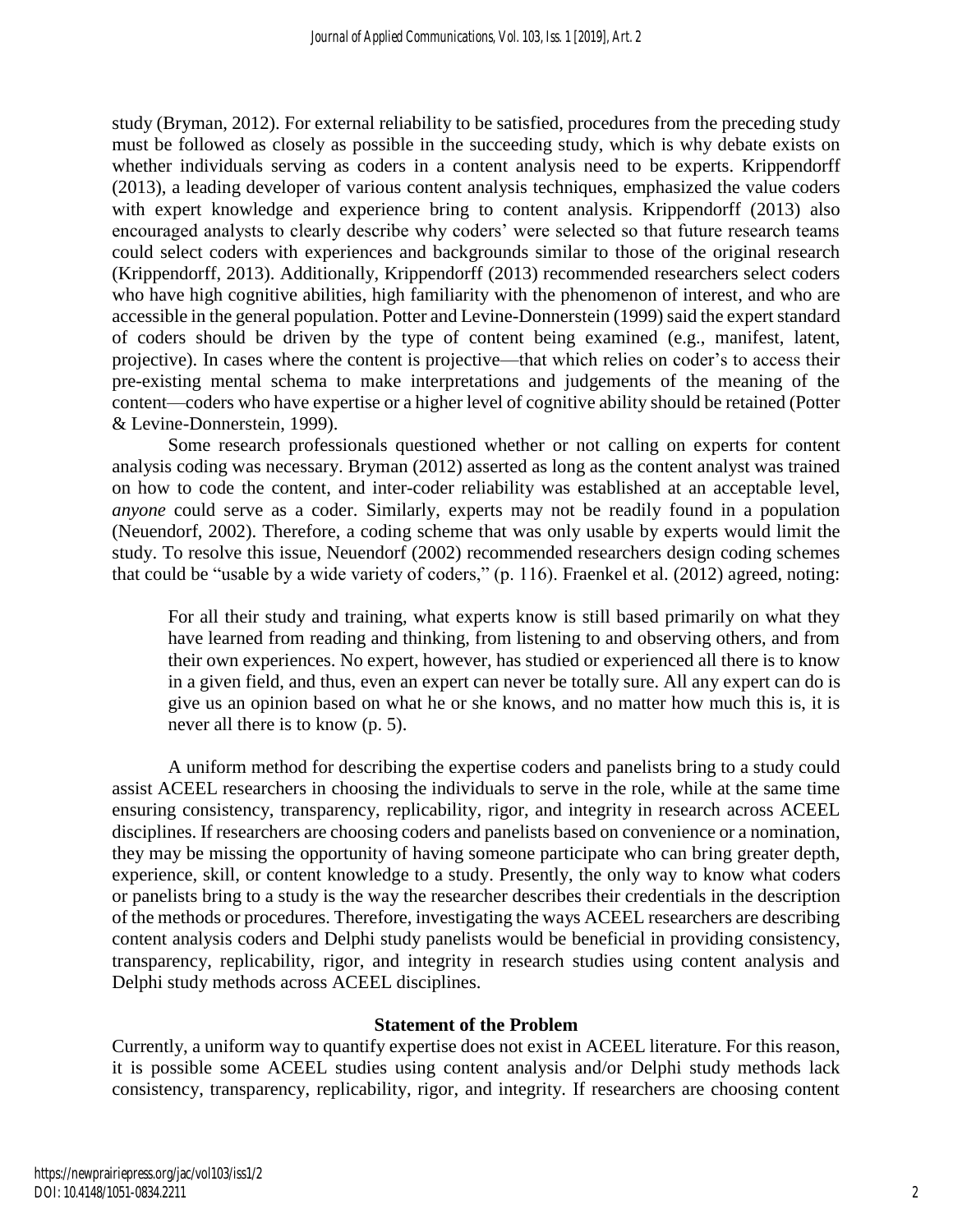analysis coders and Delphi study panelists based on convenience or a nomination, they may be missing the opportunity of having individuals participate who can bring a greater level of expertise to a study. Although not all studies require the contributions of an expert (Bryman, 2012; Fraenkel et al., 2012; Neuendorf, 2002), it is important that the level of expertise a coder or panelist provided to a study is clearly described in the literature so that researchers may replicate the study as precisely as possible in the future. Presently, the only way to know what level of expertise an individual brings to a study is the way the researcher describes the expert in the literature. Investigating the ways ACEEL researchers are describing experts and/or the level of expertise the content analysis coders and Delphi study panelists contribute to the research study would be beneficial in providing consistency, transparency, replicability, rigor, and integrity in research studies using content analysis and Delphi study methods across ACEEL disciplines. Therefore, the purpose of this study was to describe the ways in which ACEEL researchers using content analysis and Delphi study methods described the qualifications of the individuals who served as expert coders and panelists. This study will be the first in a series of studies aimed at creating a tool, model, or system of definitions to serve as an indication of an individual's level of expertise so that expertise may be consistently and accurately reported in all ACEEL research studies.

## **Literature Review & Conceptual Framework**

There is no over-arching definition of an expert or expertise in the ACEEL literature. Therefore, before investigating the ways ACEEL researchers are describing the individuals they are using as content analysts and Delphi study panelists (e.g., experts), it is important to first conceptualize expertise.

## **Expertise Explained**

Expertise is a complex, multifaceted phenomenon researchers have sought to define for decades (Goldman, 2015; Ericsson & Smith, 1991; Herling, 2000; Hoffman, 1998; Weinstein, 1993). As a result, the literature is filled with hundreds of iterations of expertise and the characteristics constituting an expert. In his seminal research in expertise, Ryle (1946) substantiated the categorization of expertise in two ways: epistemic, or knowing *that,* and performative, or knowing *how*. Epistemic expertise is an individual's deep understanding of a construct, and performative expertise is an individual's ability to perform a task with impeccable skill and accuracy (Weinstein, 1993). Ericsson and Smith (1991) believed expertise was a product of practicing a skill or studying a body of knowledge—guided by those who are themselves considered to be experts—for a minimum period of 10 years. According to Herling (2000), expertise implies proficiency or a level of knowledge gained from having experience or training in a particular phenomenon, and that proficiency can be recognized or observed by others.

Indeed, expertise is founded in both an individual's knowledge of a subject or issue and the ability to apply certain skills in professional or vocational contexts (Goldman, 2015; Winch, 2010). Scardamalia and Bereiter (1991) hypothesized expert knowledge was a product of striving beyond one's comfort zone:

Experts acquire their vast knowledge resources not by doing what falls comfortably within their competence but by working on real problems that force them to extend their knowledge and competence. That is not only how they become experts, we suggest, but also how they remain experts and avoid falling into ruts worn by repeated execution of familiar routines (pp. 173-174).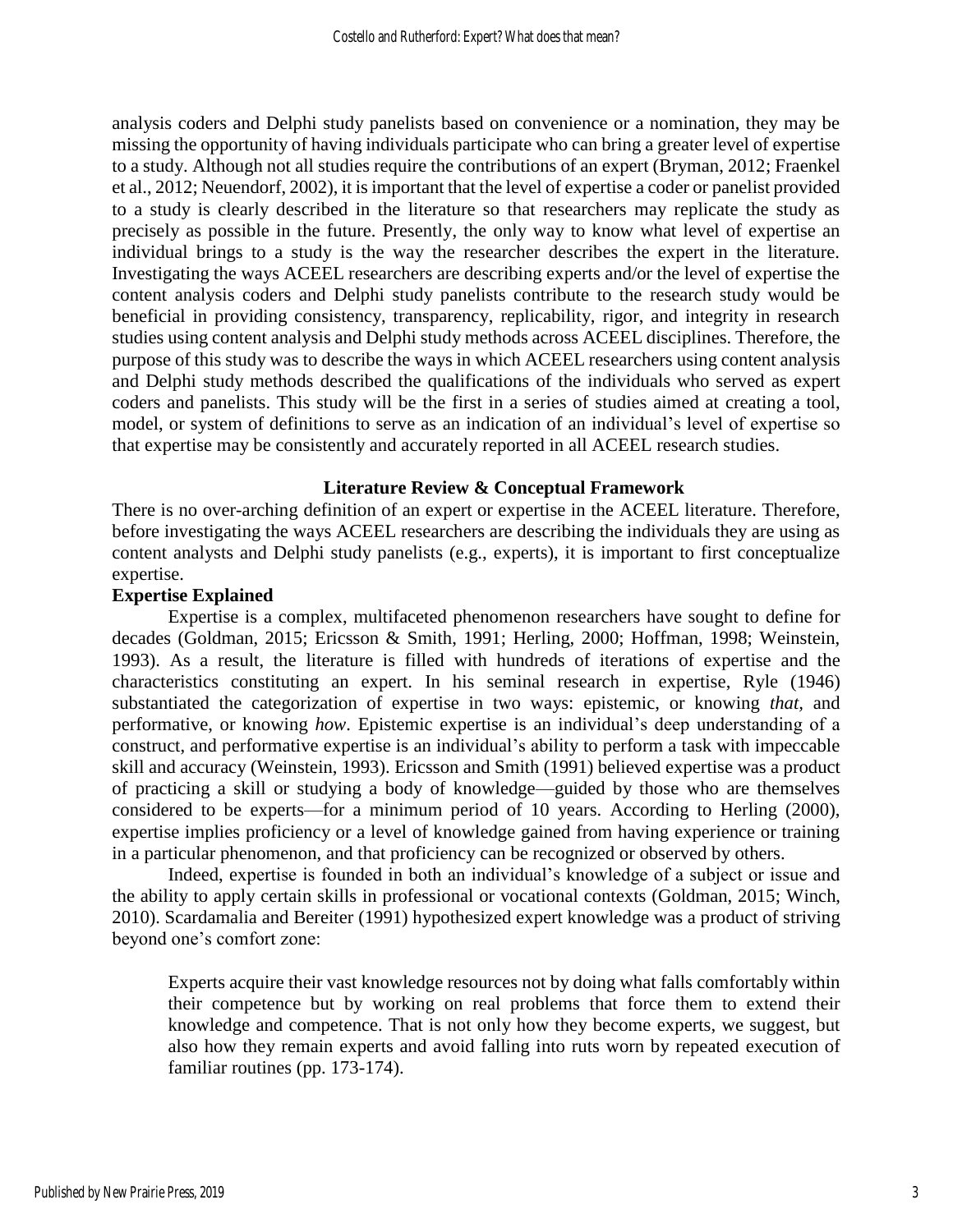Similarly, Camerer and Johnson (1991) asserted an expert is "a person who is experienced in making predictions in a domain and has some professional or social credentials" (p. 196). In terms of defining expertise in relation to cognitive development, Hoffman (1998) said expertise depended upon how the expertise was developed, as well as experts' knowledge structures and reasoning processes. Collins and Evans (2002) asserted expertise existed at three distinct levels: no experience, interactional experience, and contributory experience. Individuals with no experience lack any knowledge of a construct or practice. Those who have interactional experience are not skilled practitioners. However, these individuals can articulate knowledge of a construct or practice even if they have no personal experience with it. For example, a person may be able to explain the use of a baseball bat even if they have never played the sport. The third level of experience is contributory experience. Those who have contributory experience possess both the high level knowledge and performance skills required to weigh in on the science or scholarship of the construct or practice under examination.

Schön (1984) believed professionals use a form of tacit experiential knowledge he called knowing-in-action. Reflection is a competency necessary to evaluate and learn from experience, which aids in the acquisition of expertise (Schön, 1984). Reflective proficiency is a product of reflecting *in* action and reflecting *on* action. Therefore, experts reflect in the moments when events are occurring, as well as retrospectively using knowledge and experience gleaned from previous contexts and situations (Schön, 1984; Winch, 2010).

In summary, expertise is dynamic, domain specific, and characterized according to an individual's level of knowledge, experience, and problem-solving ability. Expertise can be used as an indicator of an individual's ability to effectively serve as a coder in an analysis of content or on a panel in a Delphi study. Researchers' choice of coders and panelists could be a reflection of their commitment to following the guidelines of their selected research method and to producing results that are consistent, transparent, replicable, rigorous, and grounded in academic integrity.

In the spirit of producing "high quality applied research" (Roberts et al., 2016, p. 7), researchers in ACEEL disciplines should examine the ways research is conducted. Ensuring consistency, transparency, replicability, rigor, and integrity is crucial in all research studies. As such, the conceptual framework of this study was established in the previous scholarship of ACEEL research professionals who have analyzed the premier ACEEL journals (Edgar, Edgar, Briers, & Rutherford, 2008; Edgar & Rutherford, 2011) in the following areas: curriculum (Cannon, Specht, & Buck, 2016; Shinn, Wingenbach, Briers, Lindner, & Baker, 2009); research themes and trends (Edgar, Rutherford, & Briers, 2009; Naile, Robertson, & Cartmell, 2010; Rodriguez & Evans, 2016; Williford, Edgar, Rucker, & Estes, 2016), prolific authors (Edgar et al., 2008; Harder & Roberts, 2006); theories, models, and methodologies used (Baker & King, 2016; Edgar, Rutherford, & Briers, 2009), and cited literature (Edgar & Cox, 2010, Edgar & Rutherford, 2011). Conceptually this study was focused on the ways ACEEL researchers are describing the qualifications of the coders and panelists who are retained for studies that employ content analysis or Delphi method.

## **Method**

As with all research endeavors, choosing a method that is best suited to the line of inquiry is crucial to eliciting useful results. Although there were a number of methods at our disposal (e.g., grounded theory, content analysis, case study), I used a qualitative descriptive study design. Qualitative description has been identified as appropriate for research that is explanatory in nature, to answer research questions that are focused phenomenon not be commonly understood, or when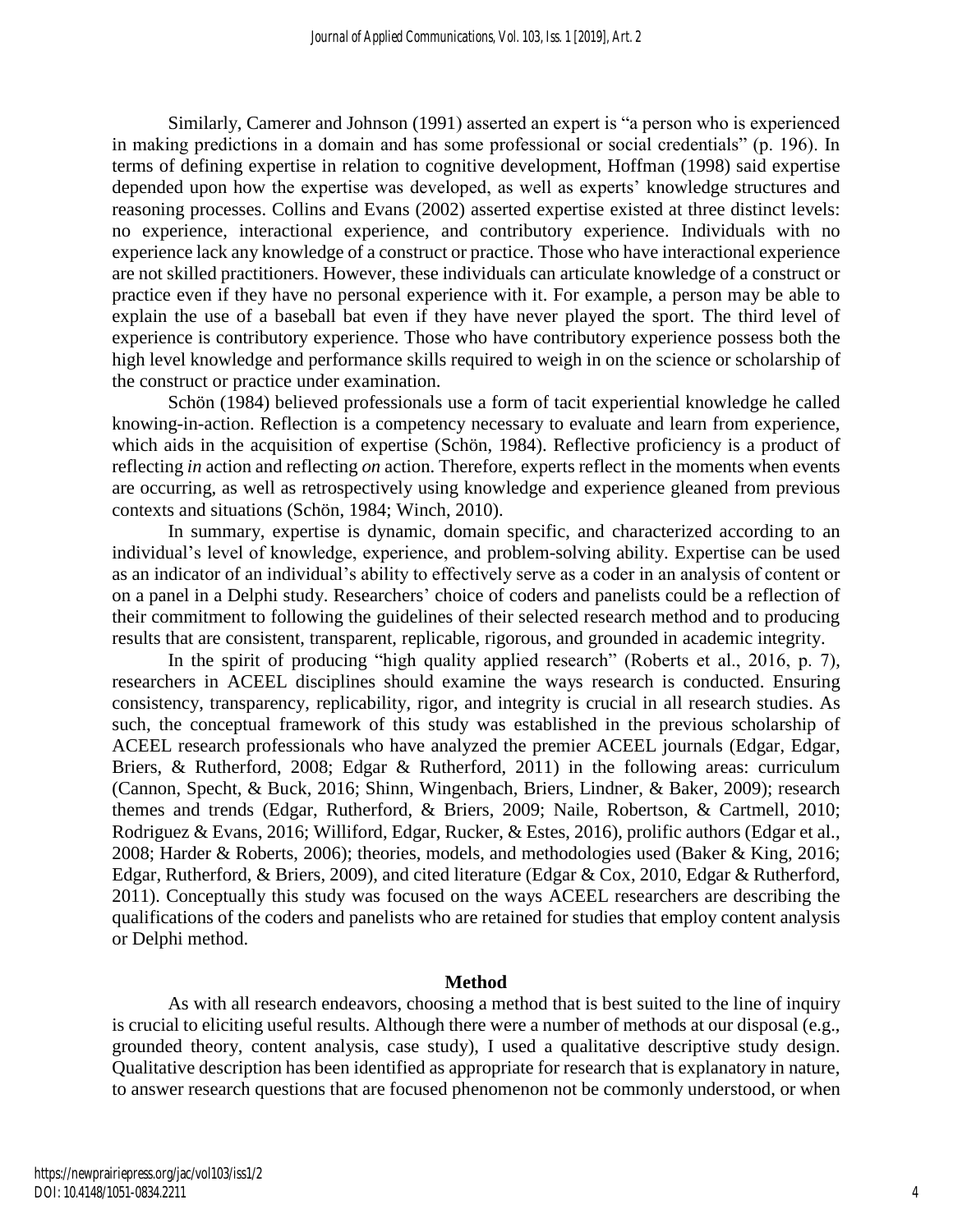a straightforward description of phenomenon is desired (Sandelowski, 2000). Researchers using qualitative description generally draw from a naturalistic perspective, which contends reality is best understood when examined contextually and in everyday terms (Sandelowski, 2000). The naturalistic paradigm is comprised of five fundamental principles: (a) certainties are multiple, constructed, and holistic; (b) the knower and the known are interactive and inseparable; (c) only time and context-bound working hypotheses are possible; (d) all entities are in a state of mutual simultaneous shaping; and (e) inquiry is value bound. Further, the researcher in naturalistic inquiry serves as the research instrument used to study the phenomena because nonhuman instruments are unable to comprehend all of the certainties it can encounter; however, humans can interpret and understand the meaning and bias that may exist in text (Lincoln & Guba, 1985).

I reviewed studies published in the *Journal of Applied Communications, Journal of Agricultural Education, Journal of International Agriculture and Extension Education, Journal of Leadership Education, Journal of Extension,* and *North American Colleges and Teachers of Agriculture Journal* from 2007 to 2017. These journals were selected because they comprise the "premier journals identified in the agricultural education discipline" (Edgar & Rutherford, 2011, p. 2). These years were chosen because electronic versions of the journal for these years were available online. Thus, keywords could be easily input into the online search function for each journal, making the journals "accessible" (Williford et al., 2016, p. 66). Criteria for inclusion of articles in the population included publication in an ACEEL premier journal from 2007 – 2017 and using content analysis or Delphi study to gather data. Potential articles were obtained by accessing the online journal archives: newprairiepress.org/jac/, www.jae-online.org, www.aiaee.org, www.joe.org, www.jouralofleadership.org, www.nactateachers.org.

I conducted two separate keyword searches—first using the keywords content analysis and then using the word Delphi. Database searches combined for all journals yielded a population of 382 articles that contained the key words content analysis and 141 articles that included the key words Delphi. The paragraph that indicated where the key words appeared in the article were reviewed, and articles that came up in the search that contained the key words, but did not appear to use a content analysis or Delphi method as a research method to gather data, were eliminated. Next, I read the method sections of the remaining articles and removed any articles that did not use content analysis or Delphi study methods. For examples, in some articles, the authors mentioned content analysis or Delphi study as methods they considered using but did not select. In other instances, the keywords appeared in the references section of the article and not in the methods section. Therefore, 126 articles using content analysis and 56 articles using Delphi methods comprised the sample for this study. A breakdown of the number of articles included in this study, by journal, was displayed in Table 1.

| Summary of Articles Included in this Study by Journal |     |     |             |      |      |              |       |  |  |  |  |  |
|-------------------------------------------------------|-----|-----|-------------|------|------|--------------|-------|--|--|--|--|--|
| Method                                                | IAC | IAE | <b>HAEE</b> | IOE. | TOLE | <b>NACTA</b> | TOTAL |  |  |  |  |  |
| <b>Content Analysis</b>                               |     |     |             |      |      |              | 76    |  |  |  |  |  |
| Delphi                                                |     |     |             |      |      |              |       |  |  |  |  |  |

*Table 1*

*Note.* JAC = *Journal of Applied Communications,* JAE = *Journal of Agricultural Education,* JIAEE = *Journal of International Agriculture and Extension Education,* JOLE = *Journal of Leadership Education,* JOE = *Journal of Extension,* NACTA = *North American Colleges and Teachers of Agriculture Journal*

Because the focus of this paper was to describe the ways in which ACEEL researchers described the qualifications of the coders and panelists they used in their studies using content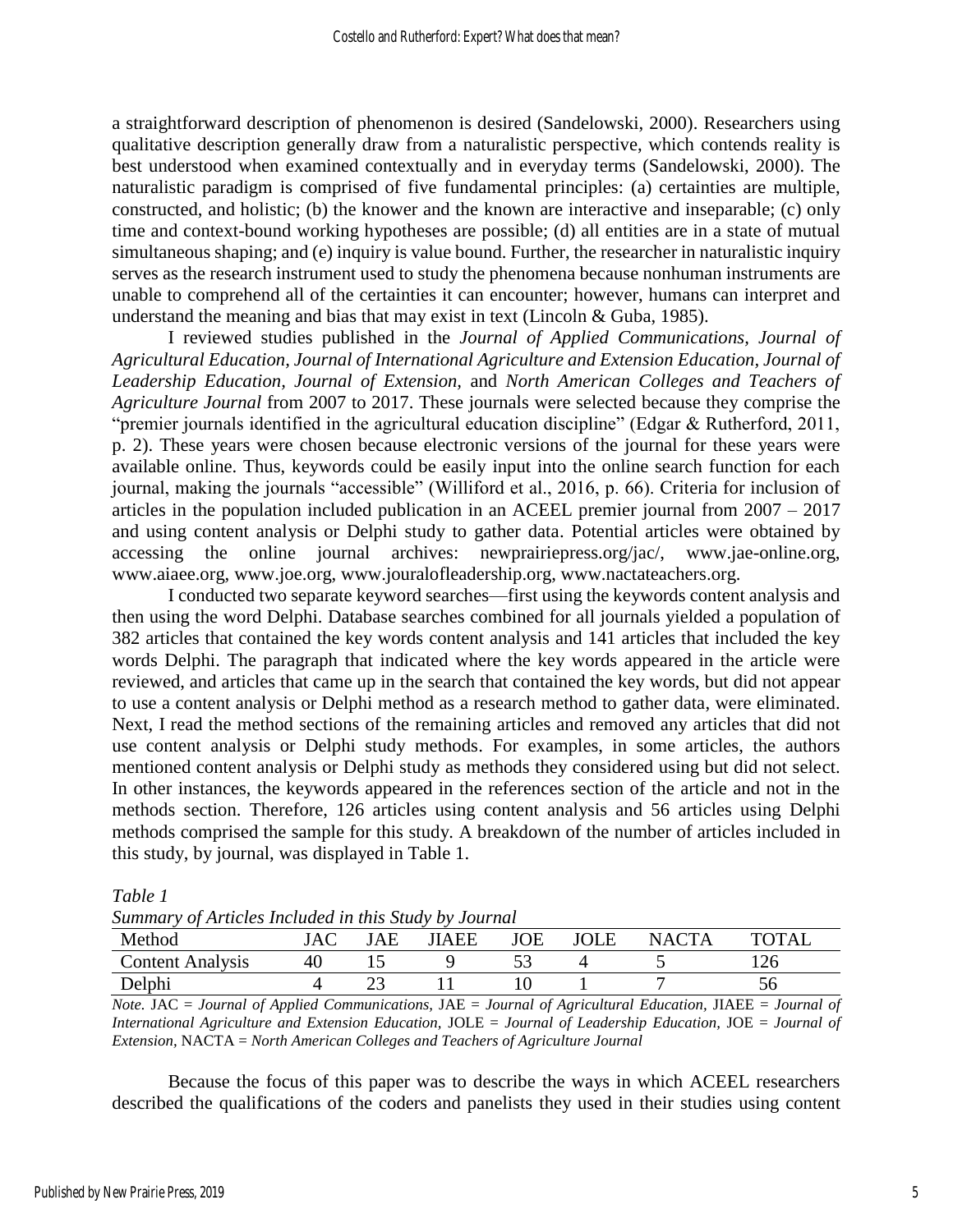analysis and Delphi study methods, all articles were reviewed and the following items documented: journal, study title, author(s), method, identification of who coded the data, a description of the coders' and panelists' qualifications, and identification of the literature used to support the researchers' selection of coders and panelists.

Further, my inductive analysis involved a two-cycle coding process (Saldaña, 2009). First cycle coding was descriptive and used to extract the verbiage that described the coder and panelist's qualifications from the methods sections of each journal article. Focused coding was used for the second cycle of coding to elicit a deeper understanding of the data corpus. Focused coding was initiated during the peer review process. The peer review process was designed to help establish dependability. During the peer review, participants served as a system of checks and balances to ensure dependability, consistency, and quality in the coding (Creswell, 2007; Lincoln & Guba, 1985; Merriam & Tisdell, 2015). During the peer review, I provided each peer reviewer my codebook. Using my coding instructions, each peer reviewer randomly selected articles from each journal and checked my coding records to ensure that I had coded the data correctly and reported the descriptions accurately.

A doctoral candidate and a doctoral student in a college of agriculture and life sciences at a Southern land-grant institution participated in the peer review. In addition to participants' academic training in research principles and methods, each participant had worked in industry for more than 15 years before attending graduate school. Therefore, each peer reviewer brought a unique blend of academic and industry knowledge, skill, and problem-solving abilities to the peer review process. Inconsistencies would have been discussed as a group and rectified as necessary. However, there were no inconsistencies between my coding and the peer reviewers' coding, which resulted in consensual validation. Consensual validation is often the product of a peer review when the opinion of others not involved in the initial research process is sought and agreement that the description, interpretation, and evaluation of the data among them is reached (Creswell, 2014). My reflection journal containing process notes (i.e., methodological notes, trustworthiness notes, and audit trail notes) established confirmability (Lincoln & Guba, 1985).

## **Findings**

From 2007 – 2017, in 126 articles researchers indicated using a content analysis to collect data and in 56 articles researchers indicated using the Delphi method to collect data. These articles came from the premier agricultural journals (Edgar & Rutherford, 2011): *Journal of Applied Communications, Journal of Agricultural Education, Journal of International Agriculture and Extension Education, Journal of Extension, Journal of Leadership Education,* and *North American Colleges and Teachers of Agriculture Journal*. In each observation of articles published in JIAEE, JOLE, and NACTA analyzed for this study, no researchers provided an explanation of the coders' qualifications to perform a content analysis. Similarly, 92% (*n* = 49) of the articles published in JOE, 80% ( $n = 32$ ) of the articles published in JAC, and 60% ( $n = 9$ ) of the articles published in JAE in which researchers reported using content analysis method to gather data did not provide an explanation of the coders' qualifications. In summary,  $86\%$  ( $n = 108$ ) of the total number of articles analyzed for this study that were published in the premier ACEEL journals where the study employed content analysis to gather the data did not include a description of the coders' qualifications. In contrast,  $100\%$  ( $N = 56$ ) of the articles reviewed in the six premier journals that used the Delphi study method contained a description of the panelists' qualifications and/or the criteria used to select the people who served on the panel. A breakdown of the percentage of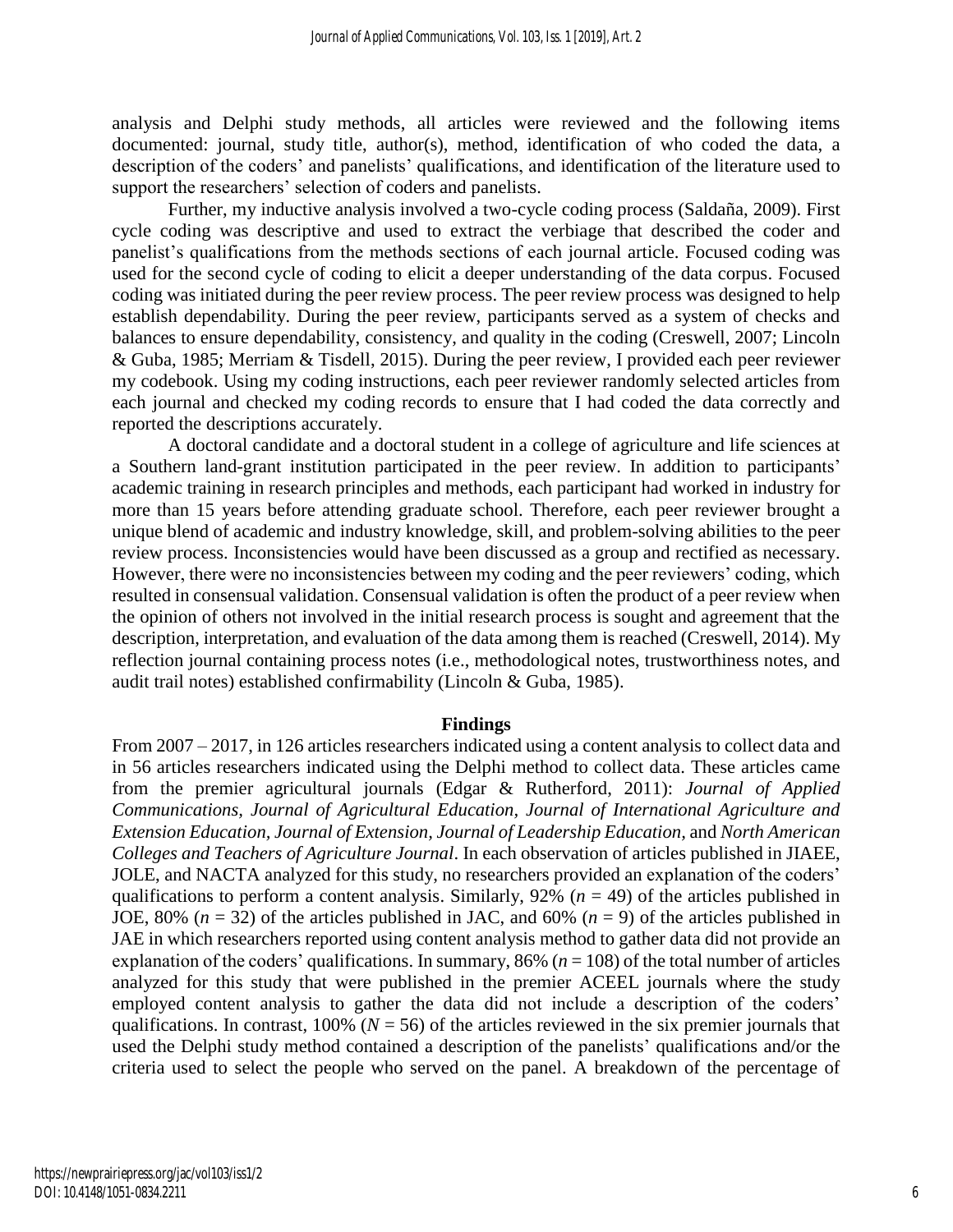articles lacking a description of coders' and panelists qualifications by journal was presented in Table 2.

## *Table 2*

| Percent of Articles Lacking a Description of Coders'/Panelists' Qualifications by Journal |      |           |      |                |          |              |      |        |               |  |               |  |       |     |
|-------------------------------------------------------------------------------------------|------|-----------|------|----------------|----------|--------------|------|--------|---------------|--|---------------|--|-------|-----|
|                                                                                           | JAC. |           | JAE. |                | JIAEE    |              | JOE. |        | JOLE          |  | <b>NACTA</b>  |  | TOTAL |     |
| Method                                                                                    | $\%$ | $\cdot$ n | $\%$ | $\overline{n}$ | $\%$     | $\mathbf{n}$ |      | $\%$ n | $\%$ n        |  | $\%$ n        |  |       |     |
| Content Analysis 80 32 60 9 100 9 92                                                      |      |           |      |                |          |              |      | 49     | $100 \quad 4$ |  | $100 \quad 5$ |  | 86    | 108 |
| Delphi                                                                                    |      |           |      | 23             | $\Omega$ | 11           |      | -10    |               |  |               |  |       | 56  |

*Note.* JAC = *Journal of Applied Communications,* JAE = *Journal of Agricultural Education,* JIAEE = *Journal of International Agriculture and Extension Education,* JOE = *Journal of Extension,* JOLE = *Journal of Leadership Education,* NACTA = *North American Colleges and Teachers of Agriculture Journal*

Furthermore,  $96\%$  ( $n = 121$ ) of the total number of articles using the content analysis method did not contain a citation (e.g., Krippendorff, 2013; Neuendorf, 2002) that would either support or refute an inclusion or lack of inclusion of a description of coders' qualifications. Of the total number of articles using the Delphi study method, 79% (*n* = 44) did not include a citation that supported the researchers' selection of individuals to serve on the panel of experts (e.g., Dalkey, 1969; Linstone & Turoff, 1975). A breakdown of articles lacking a citation to support the researchers' selection of coders' and panelists based on their qualifications by journal was presented in Table 3.

## *Table 3*

|  |  | Percent of Articles Lacking a Citation to Support Selection of Coders/Panelists by Journal |
|--|--|--------------------------------------------------------------------------------------------|
|  |  |                                                                                            |

|                               | JAC  |   | JAE   |                  | JIAEE |                  | JOE  |               | JOLE  |                |     |                 | NACTA TOTAL |    |
|-------------------------------|------|---|-------|------------------|-------|------------------|------|---------------|-------|----------------|-----|-----------------|-------------|----|
| Method                        | $\%$ | n | $\%$  | $\boldsymbol{n}$ | $\%$  | $\boldsymbol{n}$ | $\%$ | $\mathfrak n$ | $\%$  | $\overline{n}$ | %   | n               | $\%$        |    |
| Content Analysis 95 38 100 15 |      |   |       |                  | 100   | - 9              | 94   | 50            | 100 4 |                | 100 | $5\overline{)}$ | 96          |    |
| Delphi                        | 100  | 4 | 61 14 |                  |       |                  | 80   | 8             | 100   |                | 86  | h               | 79          | 44 |

*Note.* JAC = *Journal of Applied Communications,* JAE = *Journal of Agricultural Education,* JIAEE = *Journal of International Agriculture and Extension Education,* JOE = *Journal of Extension,* JOLE = *Journal of Leadership Education,* NACTA = *North American Colleges and Teachers of Agriculture Journal*

Examples of the qualification descriptions from the articles that provided a description of the coders' qualifications included:

## *Journal of Agricultural Communications*

"Our research team was comprised of faculty members in agricultural communication programs located in the United States with varying years of experience in academics ranging from eight to less than one. All team members have been involved in developing coursework and curricula to some degree," (Cannon et al., 2016, p. 10).

"The primary researcher, a master's student in agricultural communications, coded every page. A co-coder, also a master's student in agricultural communications, was selected to code 20% of the pages to ensure inter-rater agreement," (Rogers, Rumble, & Lundy, 2016, p. 37). *Journal of Agricultural Education*

"…two agricultural communications graduate students in the Department of Agricultural Education, Communications, and Technology at the University of Arkansas," (Pennington, Calico, Edgar, Edgar, & Johnson, 2015, p. 33).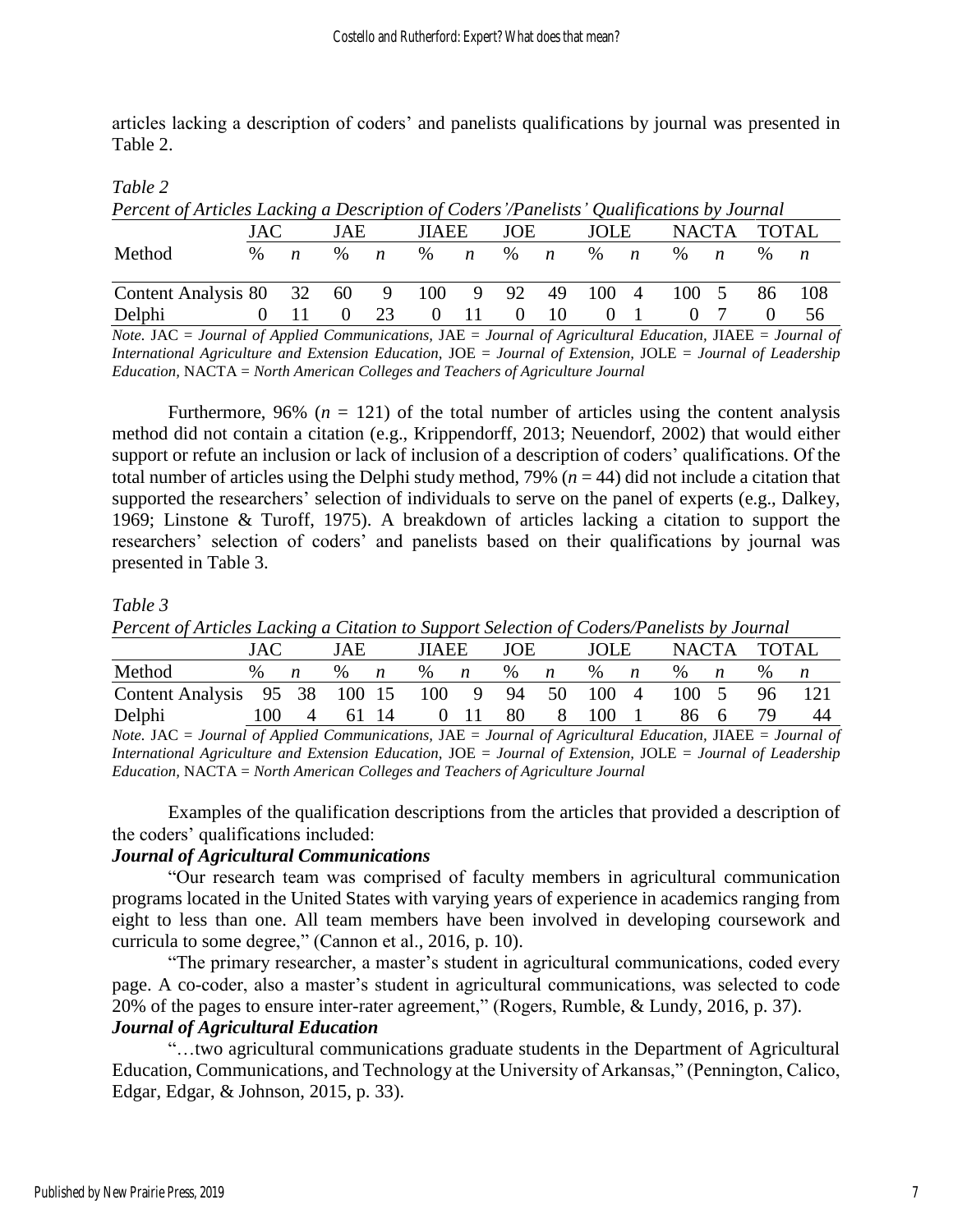"The researchers' professional backgrounds were beneficial during the content analysis process. One researcher had taught a preservice course that included instructional planning, and the other researcher had recently student taught," (Greiman & Bedtke, 2008, p. 51).

## *Journal of Extension*

"A panel of expert reviewers made up of five Extension professionals, including 4-H and Family and Consumer Health Science agents, analyzed the data to identify emerging themes through content analysis," (Peterson & McDonald, 2009, para. 6).

"Two researchers, who were knowledgeable about recreation, fisheries, and related resource management issues, coded the data," (Woosnam, Jodice, Von Harten, & Rhodes, 2008, para. 11).

## **Conclusions & Discussion**

The majority of studies that noted using content analysis or Delphi methods in the premier agricultural journals did not describe the qualifications used to select coders or the credentials the coders possess that would make them qualified to code the data in a content analysis. Researchers were also inconsistent citing literature to support the inclusion or exclusion of a description of coders' qualifications. Based on these findings, ACEEL researchers, agricultural education journal editors, and research professionals tasked with performing journal article reviews should consider how including a description of coder credentials could enhance the consistency, transparency, replicability, rigor, and integrity of ACEEL research. According to Roberts et al., (2011), "Researchers should clearly explain data collection processes and procedures for coding and analyzing data," (p. 4) which includes a clear description of the qualifications of the individuals who coded the data. In many instances, an article may have multiple authors, but only one or two of the authors participated in coding. In other instances, individuals not at all affiliated with implementing the study may have coded the data, yet their background, skills, and problem-solving abilities relevant to the study are not described. Some researchers believe that as long as coders have the cognitive ability to complete training and follow a set of instructions, often required in a quantitative content analysis, they are suitable coders (Bryman, 2012). Indeed, cognitive ability is important. However, researchers may not be able to account for such things as coding fatigue, poor work ethic, negative attitude, and/or inconsistent adherence to the coding instructions after the interrater reliability coefficient was calculated. For content analysis studies to portray the same rigor as other research methods, researchers should give greater consideration to the level of expertise the coders bring to the study and thoroughly describe the level to increase transparency and replicability.

Also, all of the researchers whose studies were analyzed in this study described what qualifications were necessary for a potential panelist to possess to be suitable to serve on a Delphi study panel. Perhaps a reason is because the seminal authors (e.g., Dalkey, 1969; Linstone, & Turoff, 1975) made it very clear that panels in a Delphi study must be comprised of experts to reach consensus. Selecting individuals with expertise is only a recommendation for researchers to consider when selecting coders for a content analysis.

There are several likely reasons researchers are not describing content analysis coders qualifications: (a) providing a description of a content analysis coder's qualifications is not a fundamental requirement of the methodology; (b) researchers may not be choosing coders who have experience in the phenomenon under investigation; (c) it was determined having experience in the phenomenon under investigation would not enhance the coder's ability to adequately code the data; (d) researchers may rely on convenience or their ability to delegate coding tasks to those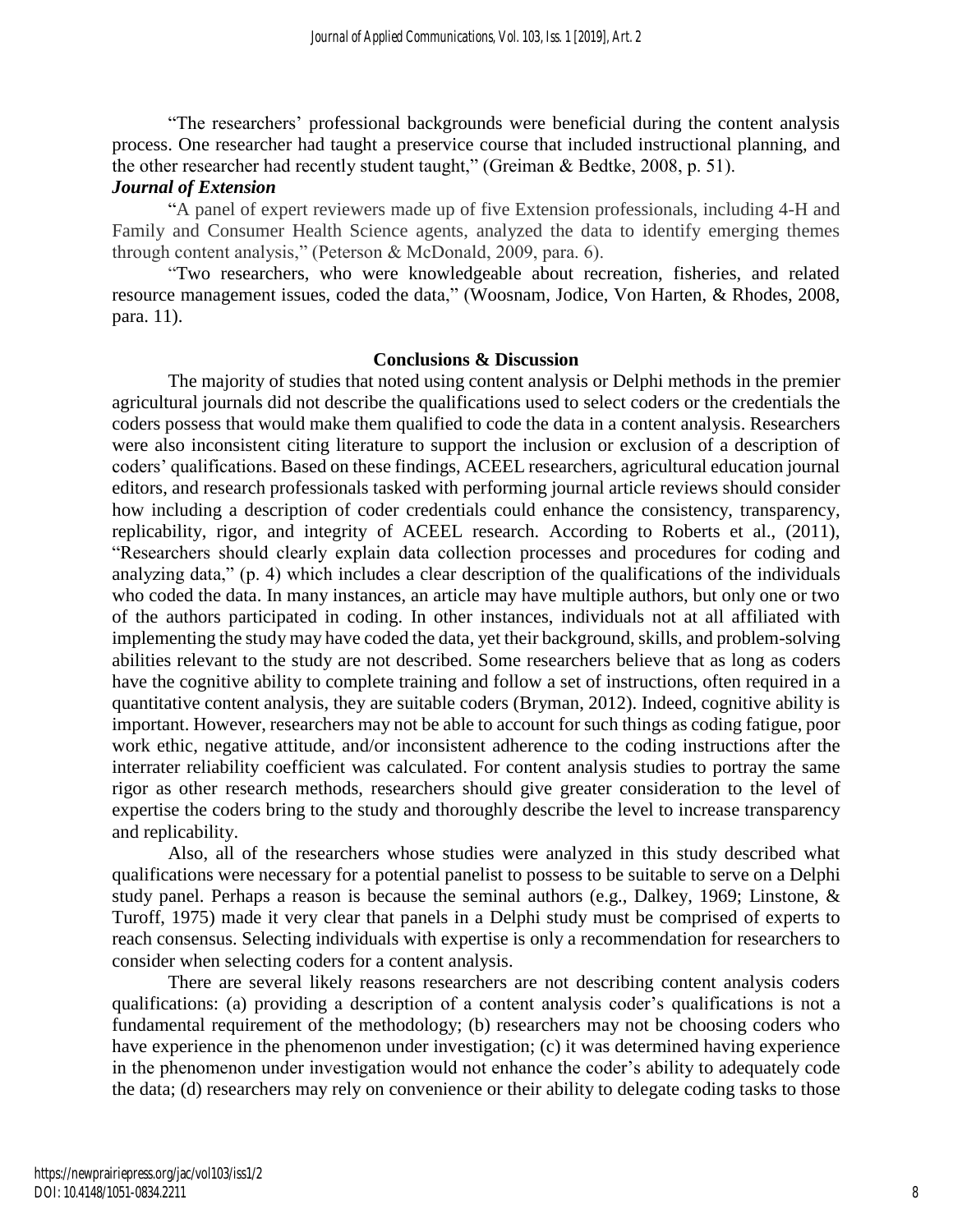with whom they may have authority over (e.g., undergraduate and graduate students); and (e) researchers may believe expertise is implied or implicit in the very nature of conducting research those who conduct research are typically working towards achieving an advanced degree or are those who have already achieved advanced degrees. Further, members of the research teams' names and titles are included in the journal article either at the beginning or end of the manuscript. Perhaps researchers believe the title (e.g., assistant professor, graduate student) is suggestive of expertise. This belief is erroneous as it does not consider the differences that exist in coders' *level*  of skill, cognitive ability, knowledge, and prior experience. For example, a traditional undergraduate student entering a master's program immediately following graduation would not possess the same level of prior experience or knowledge as a person entering a master's program after spending several years, or even decades, in industry. Yet, both types of individuals share the same "graduate student" title. Similarly, it is also possible that an assistant professor who has the cognitive ability and knowledge of a particular subject may not possess the same level of prior experience or skill in certain subject matter that an individual returning to school after spending decades in industry may possess. For example, it is possible that some faculty may possess interactional experience (e.g., not skilled practitioners but can articulate knowledge; Collins & Evans, 2002) and some graduate students may possess contributory experience (e.g., high level knowledge and performance skills; Collins & Evans, 2002), which is a reason relying on an individual's title to ascertain expertise is problematic. The assumption can be made that the person with the more prestigious title has more expertise than the individual with a title that might imply they are a novice when in fact the person could be considered an expert in certain contexts. Including a more complete description of coders' credentials could increase transparency and alleviate the potential for misunderstandings, assumptions, or confusion.

In light of the findings of this study, it would be advantageous to consider possible reasons why researchers are not consistently describing the qualifications their content analysis coders bring to a study. Do they not deem providing a description of coders' qualifications important? The case could be made that describing the qualifications of a coder is of equal importance to justifying the methodology choice, describing the method itself, comparing the method to other methods that could have been used in the study, or providing an interrater reliability coefficient. Similarly, are there reasons researches are not consistently citing the literature to support their decision to provide an adequate description of the coders qualifications? It is possible the omission of a citation or a description of expertise is due to space limitations in some journals. It could also be cultural differences between the research training academics receive in different parts of the world. It is also possible coders were selected based on availability, convenience, or to provide the coder with research experience—all acceptable reasons, but a citation would provide support for those choices, as well as indicate to the audience whose methodology recommendation (e.g., Krippendorff, 2013; Neuendorf, 2002) is being followed. Consistent inclusion of a citation regarding coders' expertise in content analyses, similar to what many research professionals provide when describing their choices for Delphi study panelists, would enhance consistency, transparency, replicability, rigor, and integrity of the research published in the premier agricultural education journals.

The findings provide reason to hold researchers in ACEEL disciplines accountable for not providing a citation to support their decisions and their selection of certain individuals to serve as coders or panelists in a study that employs content analysis or Delphi study methods. However, journal editors and peer reviewers, who are the gatekeepers tasked with deciding which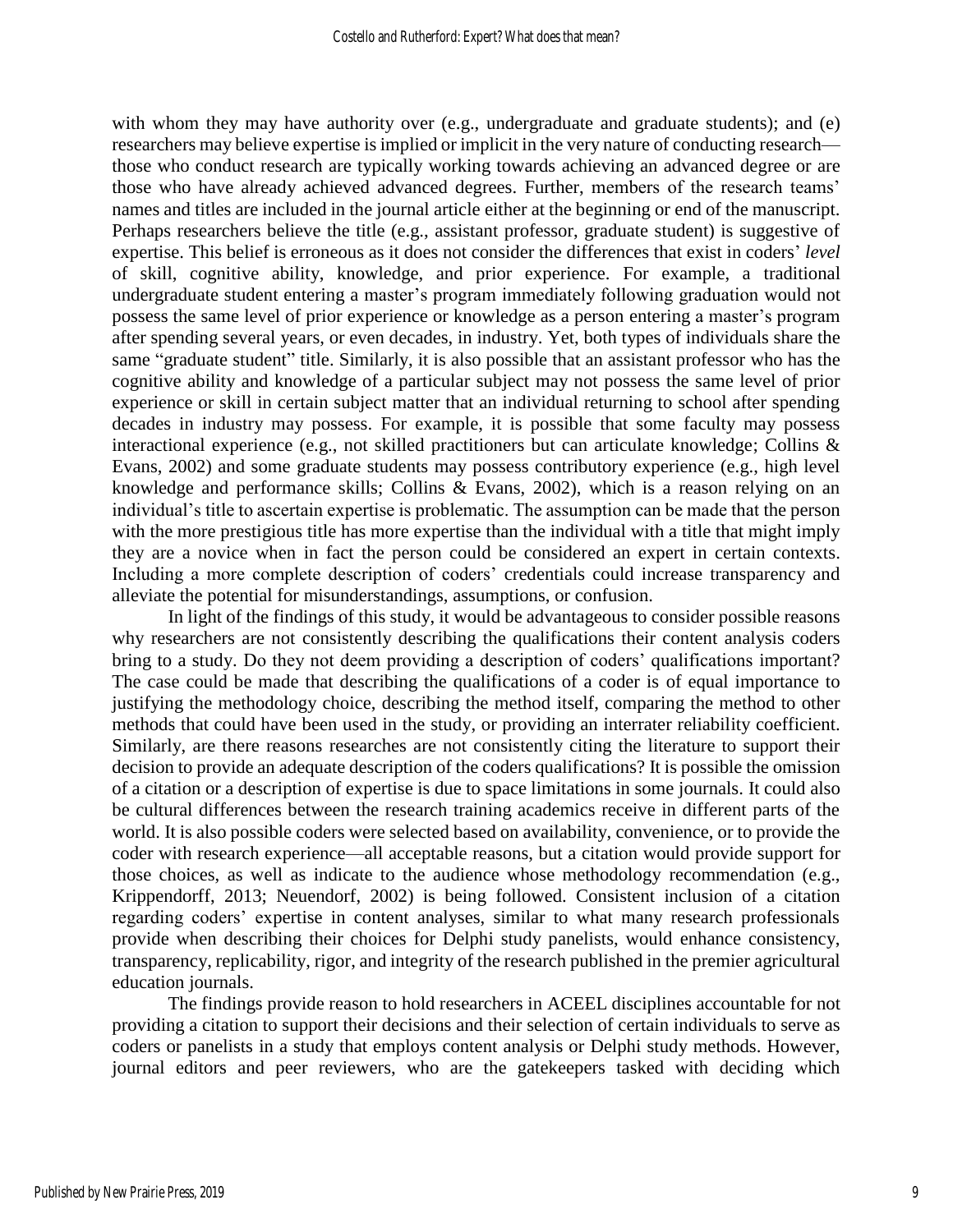manuscripts are suitable for publishing, share in the responsibility of ensuring consistency, transparency, replicability, rigor, and integrity are ever present.

## **Recommendations**

Based on the findings of this study, ACEEL researchers are encouraged to thoroughly describe the qualifications of their content analysis coders and should look to the ways researchers are describing the experts chosen for a Delphi study as an example of the level of detail to include. This will:

- (a) Aid researchers in the decision-making process for future replication of the study.
- (b) Improve consistency in the published work across all ACEEL disciplines.
- (c) Ensure rigor by establishing the coders were able to fully generate data that is appropriate for the level of analysis required to answer the research question.
- (d) Provide transparency with the intention of making the research process as clear, accessible, understandable, and replicable as possible.
- (e) Establish integrity, as much of the misperception that surrounds social science research stems from researchers who veil their methods in secrecy and academic jargon.
- (f) Ensure researchers include the relevant literature supporting their decision not to include a description of coders' qualifications.

Further, researchers using the Delphi study method should continue to provide detailed descriptions of the qualifications their panelists bring to a research study, but be more consistent about including an appropriate citation. All researchers who use content analysis and Delphi study methods should be cognizant of the impact their choices of coders and panelists truly have on the study results.

Recommendations for future research include opening up the discussion of expertise to a broader group of ACEEL researchers. The insight and opinions of a broader group of ACEEL researchers on the topic of expertise would be beneficial in generating an over-arching protocol specific to the ways ACEEL researchers report coders and panelists' qualifications in studies using content analysis and Delphi study methods. For example, it is possible that coders in studies using content analysis are being chosen based on a level of skill or knowledge possessed, but researchers may not be providing a complete description in their manuscripts because of space limitations in some journals, or because journal editors and peer reviewers have not set a consistent standard of detail needed to ensure publication.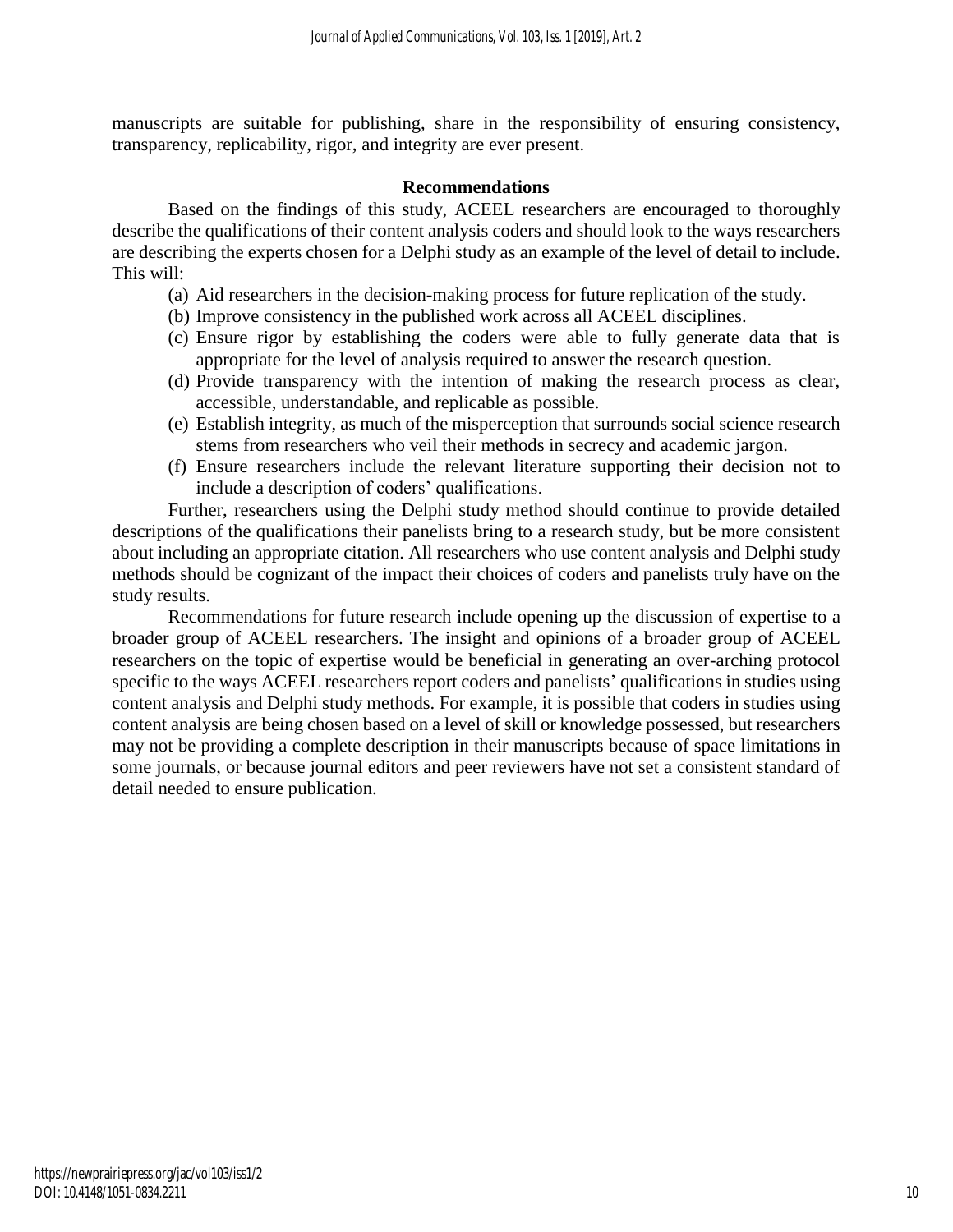## **References**

- Baker, L. M. & King, A. E. (2016). Let's get theoretical: A quantitative content analysis of theories and models used in the Journal of Applied Communications. *Journal of Applied Communications*, *100*(1), 51–63. [doi.org/10.4148/1051-0834.1021](https://doi.org/10.4148/1051-0834.1021)
- Bryman, A. (2012). Social research methods. New York, NY: Oxford University Press.
- Buriak, P., & Shinn, G. C. (1993). Structuring research for agricultural education: A national Delphi involving internal experts. *Journal of Agricultural Education, 32*(2), 31–36. [doi.org/10.5032/jae.1993.02031](http://www.jae-online.org/index.php/back-issues/72-volume-34-number-2-1993/695-structuring-research-for-agricultural-education-a-national-delphi-involving-internal-experts-)
- Cannon, K. J.; Specht, A. R., & Buck, E. B. (2016). Agricultural communications: A national portrait of undergraduate courses. *Journal of Applied Communications*, *100*(1), 6–16. [doi.org/10.4148/1051-0834.1018](https://doi.org/10.4148/1051-0834.1018)
- Camerer, C. F., & Johnson, E. J. (1991). The process-performance paradox in expert judgment: How can experts know so much and predict so badly? In K.A Ericcson & J. Smith (Eds.), *Toward a general theory of expertise: Prospects and limits (pp. 195–217). Cambridge,* MA: Cambridge University Press.
- Collins, H. M., & Evans, R. (2002). The third wave of science studies: Studies of expertise and experience. *Social Studies of Science, 32*(2), 235–296.
- Creswell, J. W. (2007). *Qualitative inquiry and research design: Choosing among five approaches*. Thousand Oaks, CA: Sage Publications, Inc.
- Dalkey, N. C. (1969). *The Delphi method: An experimental study of group opinion* (No. RM-5888-PR). Santa Monica, CA: Rand Corporation.
- Edgar, L. D., & Cox, C. (2010). Citation structure: An analysis of the literature cited in the Journal of Leadership Education from 2002 to 2006. *Journal of Leadership Education*, *9*(1), 87–104.
- Edgar, L. E., Edgar, D. W., Briers, G. E., & Rutherford, T. (2008). Research themes in agricultural education: Future gap analysis of the National Research Agenda. *Journal of Southern Agricultural Education Research*, *58*(1). Retrieved January 28, 2018, from http://pubs.aged.tamu.edu/jsaer/pdf/Vol58/58-01-061.pdf
- Edgar, L., & Rutherford, T. (2011). Citation structure: An analysis of the literature cited in the Journal of Applied Communications from 1997 to 2006. *Journal of Applied Communications, 95*(2), 34–47. [doi.org/10.4148/1051-0834.1176](http://newprairiepress.org/jac/vol95/iss2/4/)
- Edgar, L. D.; Rutherford, T., & Briers, G. E. (2009). Research themes, authors, and methodologies in the Journal of Applied Communications: A ten-year overview. *Journal of Applied Communications*, *93*(1&2), 21–34. [doi.org/10.4148/1051-0834.1201](https://doi.org/10.4148/1051-0834.1201)
- Ericsson, K. A., & Smith, J. (Eds.). (1991). *Toward a general theory of expertise: Prospects and limits*. Cambridge, MA: Cambridge University Press.
- Expert. 2017. In Merriam-Webster.com. Retrieved from https://www.merriam.webster.com/dictionary/expert
- Fraenkel, J. R., Wallen, N. E., & Hyun, H. H. (2012). *How to design and evaluate research in education.* New York, NY: McGraw-Hill.
- Greiman, B. C., & Bedtke, M. A. (2008). Examining the instructional planning process taught in agricultural education teacher preparation programs: Perspectives of university faculty. *Journal of Agricultural Education*, *49*(4), 47–59.
- Goldman, A. I. (2015). Expertise. *Topoi*, *37*(3). [doi.org/10.1007/s11245-016-9410-3](https://link.springer.com/article/10.1007%2Fs11245-016-9410-3)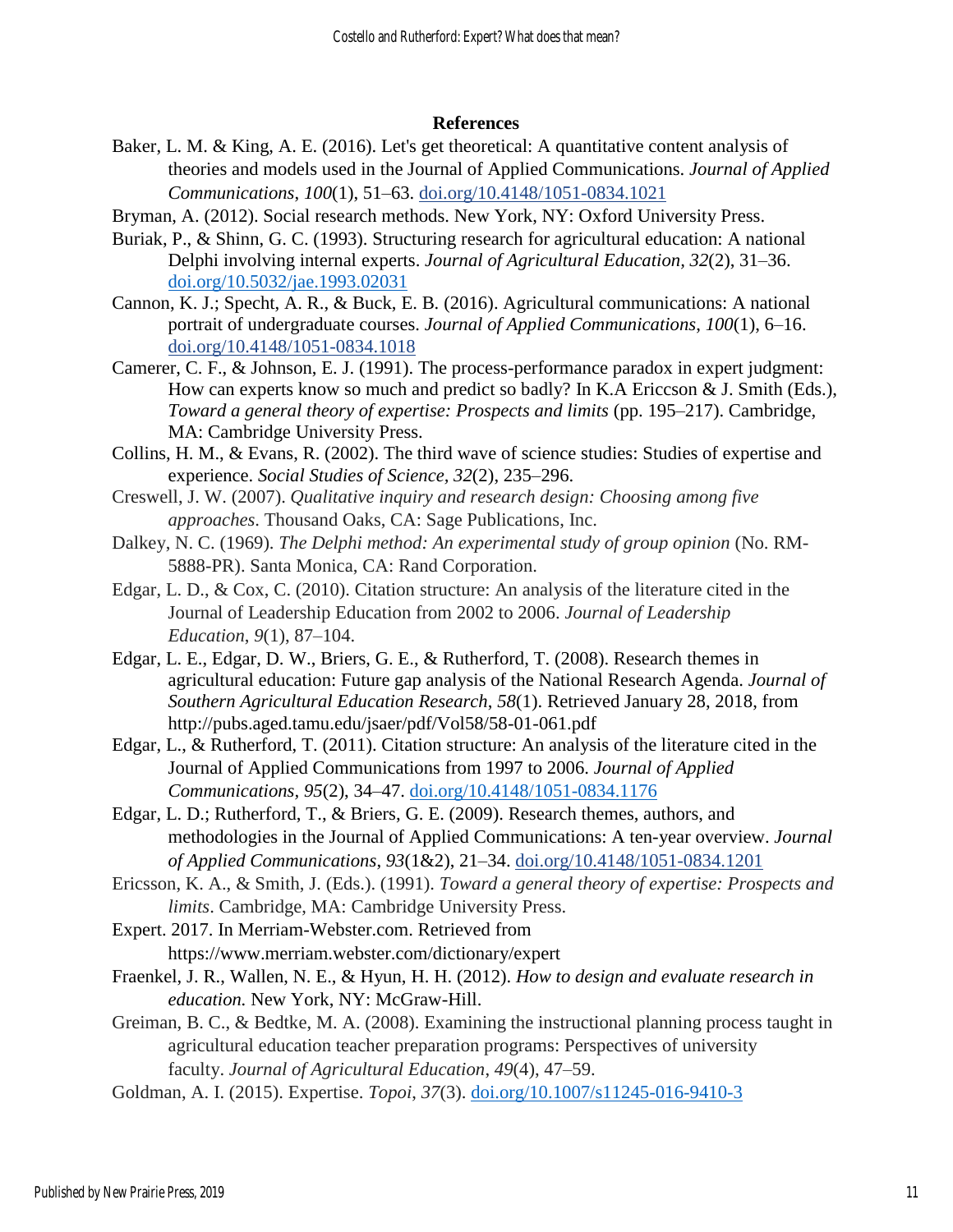- Harder, A., & Roberts, T. G. (2006). Seeing the forest for the trees: Authorship in the *Journal of Agricultural Education.* Poster session presented at the Southern Region Agricultural Education Meeting. Orlando, FL.
- Hasson, F., Keeney, S., & McKenna, H. (2000). Research guidelines for the Delphi survey technique. *Journal of Advanced Nursing*, *32*(4), 1008–1015.
- Herling, R. W. (2000). Operational definitions of expertise and competence. *Advances in developing human resources*, *2*(1), 8–21.
- Hoffman, R. R. (1998). How can expertise be defined? Implications of research from cognitive psychology. *Exploring expertise*. New York, NY: Macmillan.
- Krippendorff, K. (2013). *Content analysis: An introduction to its methodology*. Thousand Oaks, CA: Sage Publications, Inc.
- Linstone, H. A., & Turoff, M. (Eds.). (1975). *The Delphi method. Techniques and Applications.*  Reading, MA: Addison-Wesley.
- Lincoln, Y. S., & Guba, E. G. (1985). *Naturalistic inquiry*. Newbury Park, CA: Sage Publications, Inc.
- Merriam, S. B., & Tisdell, E. J. (2015). *Qualitative research: A guide to design and implementation*. San Francisco, CA: Jossey-Bass.
- Naile, T. L., Robertson, J. T., & Cartmell, D. (2010). Examining JAC: An analysis of the scholarly progression of the Journal of Applied Communications. *Journal of Applied Communications*, *94*(1&2), 49–60. [doi.org/10.4148/1051-0834.1186](https://doi.org/10.4148/1051-0834.1186)
- Neuendorf, K. A. (2002). *The content analysis guidebook*. Thousand Oaks, CA: Sage Publications, Inc.
- Pennington, K., Calico, C., Edgar, L. D., Edgar, D. W., & Johnson, D. M. (2015). Knowledge and perceptions of visual communications curriculum in Arkansas secondary agricultural classrooms: A closer look at experiential learning integrations. *Journal of Agricultural Education, 56*(2), 27–42. [doi: 10.5032/jae.2015.02027](https://eric.ed.gov/?id=EJ1122696)
- Peterson, B., & McDonald, D. A. (2009). A focused interview study of 4-H volunteer performance appraisals. *Journal of Extension*, *47*(5), 1–7.
- Potter, W. J., & Levine‐Donnerstein, D. (1999) Rethinking validity and reliability in content analysis. *Journal of Applied Communication Research, 27*(3), 258–284. [doi:10.1080/00909889909365539](https://nca.tandfonline.com/doi/abs/10.1080/00909889909365539#.WwbowEgvzct)
- Roberts, T. G., Barrick, R. K., Dooley, K. E., Kelsey, K. D., Raven, M. R., & Wingenbach, G. J. (2011). Enhancing the quality of manuscripts submitted to the Journal of Agricultural Education. *Journal of Agricultural Education*, *52*(3), 1–5.
- Roberts, T. G., Harder, A., & Brashears, M.T. (Eds). (2016). *American Association for Agricultural Education national research agenda: 2016-2020.* Gainesville, FL: Department of Agricultural Education and Communication.
- Rodriguez, L. & Evans, J. F. (2016) Coming of Age: How JAC is reflecting a national research agenda for communications in agriculture, natural resources, and life human sciences. *Journal of Applied Communications*, *100*(1), 29–50. [doi.org/10.4148/1051-](https://doi.org/10.4148/1051-0834.1020) [0834.1020](https://doi.org/10.4148/1051-0834.1020)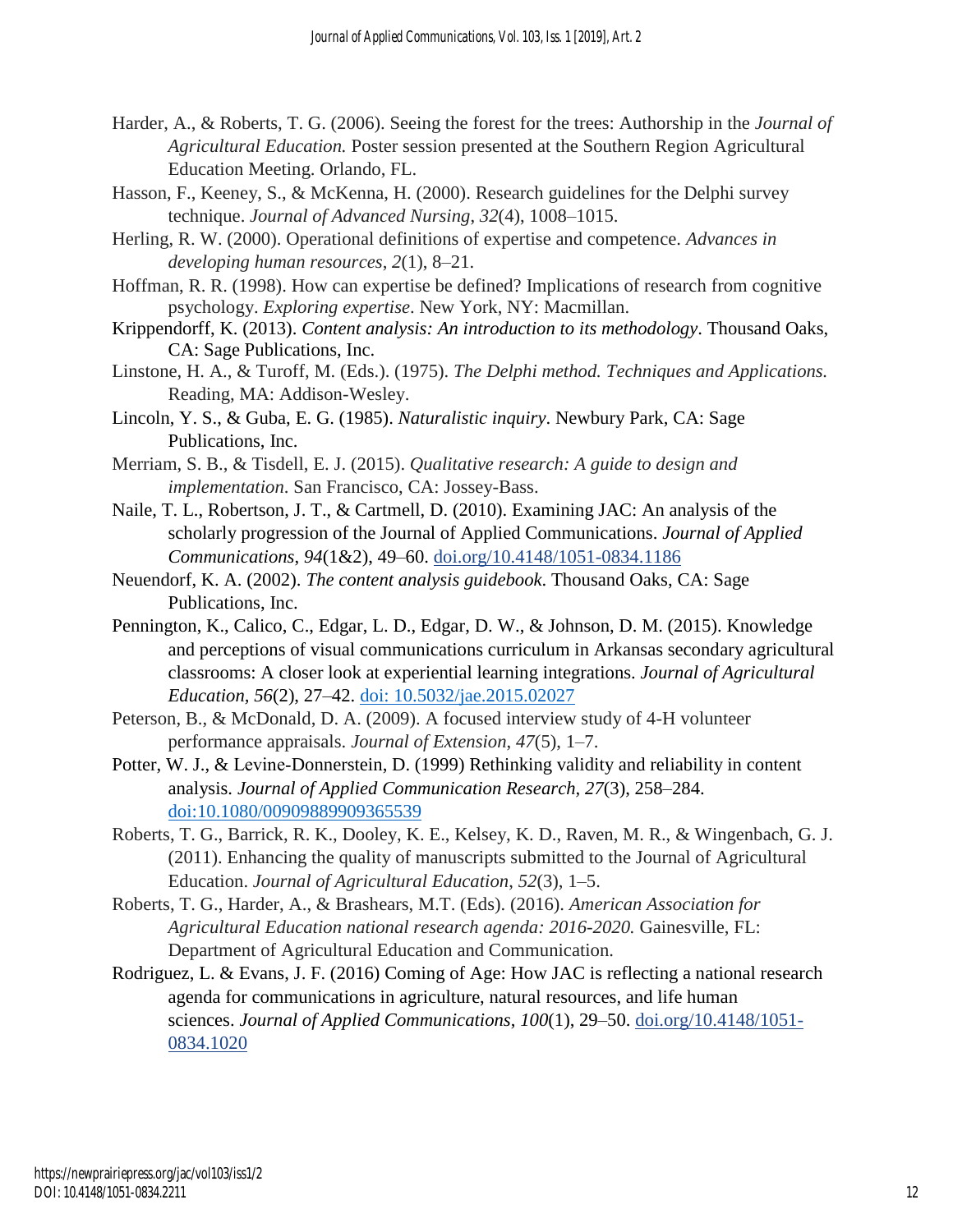- Rogers, T. M., Rumble, J. N., & Lundy, L. K. (2016). Promoting commodities through comic books: A framing analysis of the Captain Citrus Campaign. *Journal of Applied Communications, 100*(4), 33–44. [doi.org/10.4148/1051-0834.1240](http://newprairiepress.org/jac/vol100/iss4/4/)
- Ryle, G. (1945, January). Knowing how and knowing that: The presidential address. In *Proceedings of the Aristotelian society*, *46*(1), 1–16. Aristotelian Society: Wiley.
- Sandelowski, M. (2000). Focus on research methods-whatever happened to qualitative description? *Research in Nursing and Health*, *23*(4), 33–340.
- Saldaña, J. (2009). *The coding manual for qualitative researchers*, Thousand Oaks, CA: Sage Publications, Inc.
- Saucier, P. R., McKim, B. R., & Tummons, J. D. (2012). A Delphi approach to the preparation of early-career agricultural educators in the curriculum area of agricultural mechanics: Fully qualified and highly motivated or status quo? *Journal of Agricultural Education*, *53*(1), 136–149.
- Scardamalia, M., & Bereiter, C. (1991). Literate expertise. In K.A Ericcson & J. Smith (Eds.), *Toward a general theory of expertise: Prospects and limits (pp. 172–194). Cambridge,* England: Cambridge University Press.
- Schön, D. A. (1984). *The reflective practitioner: How professionals think in action*. United States of America: Basic Books.
- Shinn, G. C., Wingenbach, G. J., Briers, G. E., Lindner, J. R., & Baker, M. (2009). Forecasting doctoral-level content in international agricultural and extension education–2010: Viewpoint of fifteen engaged scholars. *Journal of International Agricultural and Extension Education*, *16*(1), 57–71.
- Stewart, J., Lambert, M. D., Ulmer, J. D., Witt, P. A., & Carraway, C. L. (2017). Discovering quality in teacher education: Perceptions concerning what makes an effective cooperating teacher. *Journal of Agricultural Education*, *58*(1), 280–299.
- Weinstein, B. D. (1993). What is an expert? *Theoretical Medicine and Bioethics*, *14*(1), 57–73.
- Williford, B. D., Edgar, L. D., Rucker, K. J., & Estes, S. (2016). Literature themes from five decades of agricultural communications publications. *Journal of Applied Communications*, *100*(1), 80–92
- Winch, C. (2010). Dimensions of expertise: A conceptual exploration of vocational knowledge. New York, NY: Continuum International Publishing Group.
- Winzenried, A. (1997). *Delphi studies: The value of expert opinion bridging the gap—data to knowledge*. Paper presented at the annual conference of the International Association of School Librarianship, Vancouver, BC, Canada.
- Woosnam, K., Jodice, L., Von Harten, A., & Rhodes, R. (2008). Investigating marine recreational fishing stakeholders' perspectives across three South Carolina coastal regions: The first step towards collaboration. *Journal of Extension*, *46*(2).
- Yang, Y. N. (2003). *Testing the stability of experts' opinions between successive rounds of Delphi studies.* Paper presented at the annual meeting of the American Educational Research Association, Chicago, IL.

Lori Costello, Ph.D. is a curriculum development program assistant in the Department of Agricultural Leadership, Education, and Communications at Texas A&M University.